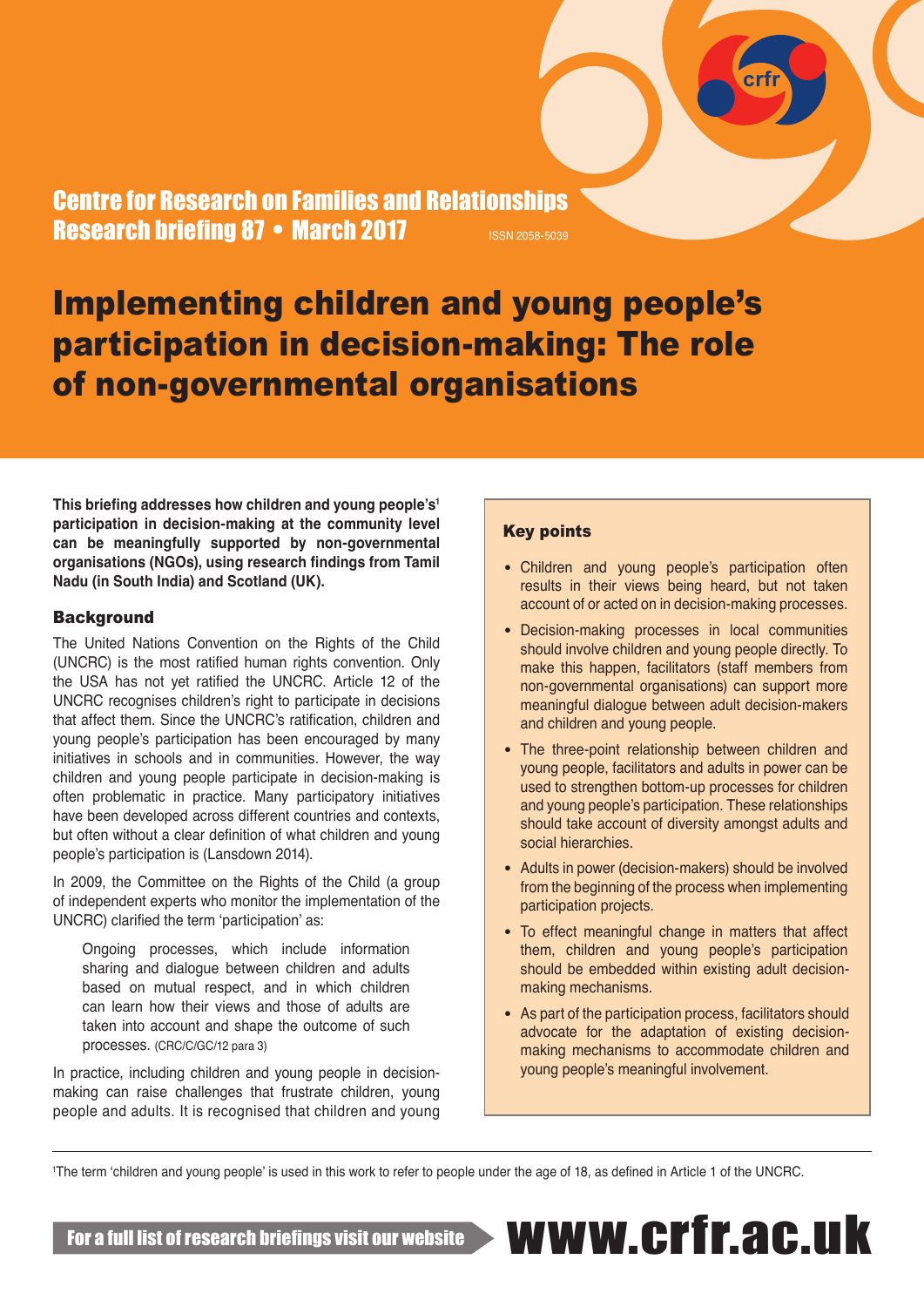people generally have positive experiences of participation but that their views have little impact to no impact on decisionmaking (Tisdall et al 2014). Indeed, children and young people's participation processes "have sought to raise the voices of children and young people as an end in itself, rather than a means to achieve positive transformational change" (Johnson 2015: 159). Children and young people's participation has often been promoted as if children and young people are autonomous in participation processes while adults are invisible (Wyness 2015).

Recent developments in the field promote approaches that recognise the respective roles of children and young people and adults, and how they relate to each other, within the process of decision-making to allow children and young people to participate effectively. This has been referred to as a 'relational approach' taking account of child-adult relationships (Wyness 2015: 133, see also Mannion 2007) and follows the view that children and young people should not be regarded as autonomous and detached subjects, but as living in networks of relationships involving both children and young people and adults (Moss and Petrie 2002).

### The study

This research explored how two NGOs involved children and young people in making decisions that affect them within the local community. The study also looked at what helped and what hindered the children and young people's effective participation.

The research was an exploratory study with two case studies – an NGO in Tamil Nadu, India and an NGO in Scotland – which had similar purposes in implementing children and young people's participation. Both NGOs had more than 10 years' experience of delivering children and young people's participation projects. In the Tamil Nadu case study, the NGO sought to identify community issues and to support children to write petition material to local decision-makers. The children and young people in Tamil Nadu used the petitions process to address issues in their community that they felt were particularly important by writing letters, collecting signatures from children and young people and sometimes from adults, and sending these to the local decision-makers. Kathira<sup>2</sup> (16 years old) shared that she and other children and young people in her community were able to get the local decision-makers to build toilets and provide access to drinking water in the slum by writing a petition in this way.

In the Scottish case study, the NGO supported a community photography project for children and young people to help them express what they like and what they do not like in their community. Both case studies involved observations, informal discussions and semi-structured interviews with children and

young people aged 13 to 16 years old and staff members from the NGOs. Relevant documents were obtained and scrutinised. In total, 48 participants took part in the research project<sup>3</sup>.

# Findings

From analysis of the research data, six key areas were identified that have practical implications.

**Different goals:** In the Tamil Nadu case study, children and young people acted in the 'here and now' to claim their rights at the community level. They sought to make small changes in the local community quickly. The Scottish case study tried to shift thinking: the organisation hoped to change adults' views about children and young people's involvement in decision-making by encouraging discussion, and chose creative art projects as the main mechanism to do so.

> **Variations in practices:** In the Tamil Nadu case study, children and young people were encouraged to talk about their rights in relation to everyday issues in their lives. The focus of the Tamil Nadu NGO was to bring about real change in the local community, such as improved access to drinking water. In the Scottish case study, children and young people focused on their needs and rights in relation to the UNCRC: e.g. to have a say, a right to freedom, and to privacy. They participated in a photography project to identify what they liked about their community as well as areas of concern, such as graffiti. While there

was no mechanism for children and young people's views to be acted upon appropriately in the 'here and now', a final exhibition project provided an opportunity for open discussion between children and young people and adults.

**Implicit dismissal of children and young people by adults in power:** In both case studies, there were occasions when children and young people were acting, but adults were not actively listening to them. In the Tamil Nadu case study, children and young people had access to adults in power in the community (local leaders and municipal councillors) through arranged meetings, but children and young people were sometimes placated with sweets and their views were ignored. In the Scottish case study, access to adults in power was limited. Children and young people had the opportunity to express their views to decision-makers through informal meetings such as exhibitions, but interviews with both NGO staff and child and young people participants suggest that children and young people's views had no discernable impact on subsequent community decision-making processes.

**Exploring the hierarchical social order within and outwith the NGO:** In the Tamil Nadu case study, staff were anxious at the thought of being misjudged by the management team and jeopardising their jobs. As a result, staff did not express their

<sup>2</sup>Pseudonym is used.

3More information regarding the methodology and ethical considerations can be found in the full thesis (Le Borgne 2016).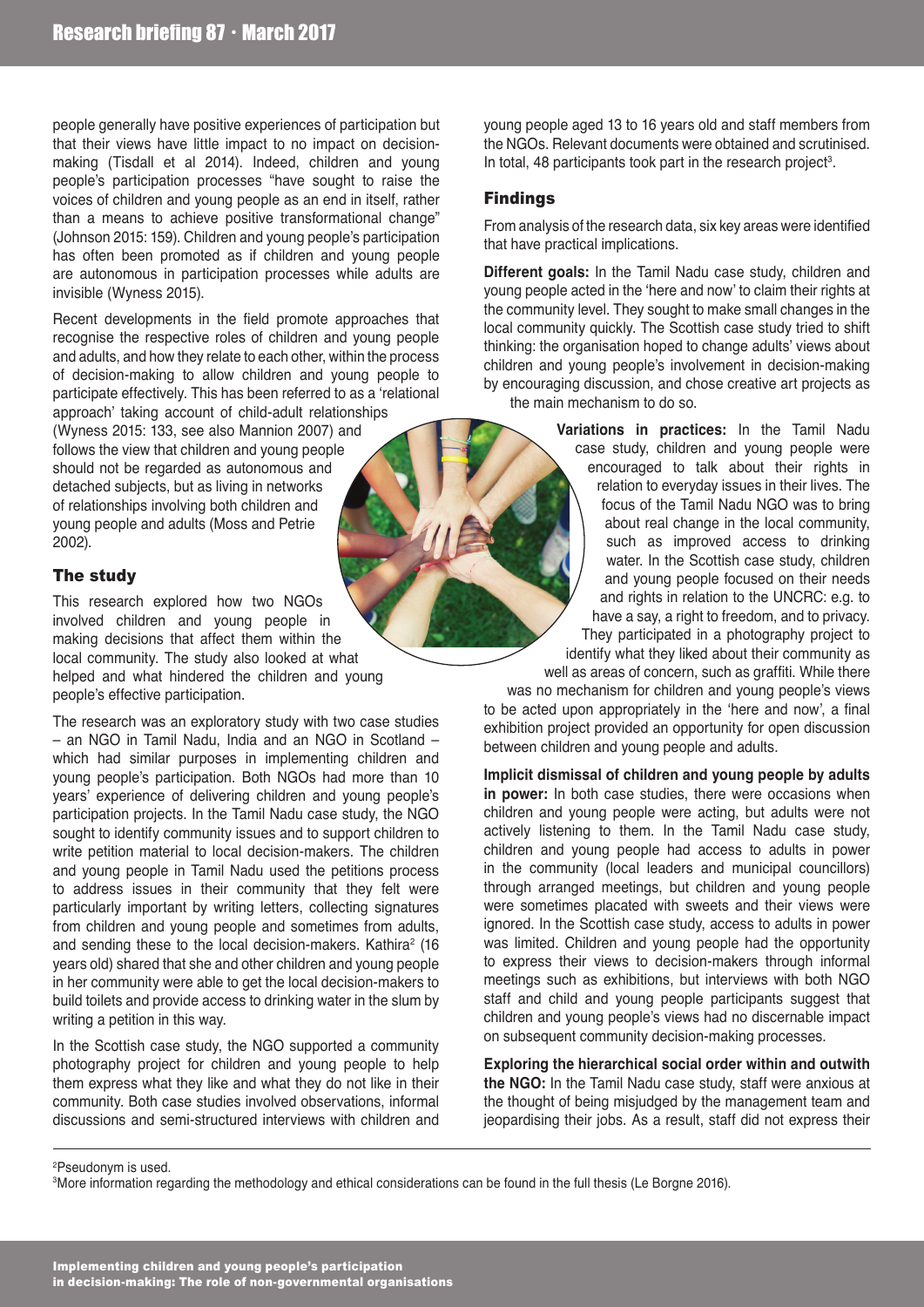own concerns and training needs about facilitating participation, leading them to repeat more hierarchical patterns of directing children and young people, familiar from schooling.

In the Scottish case study, staff felt subject to the whims of funders, with concerns that funding would not be renewed and thus the work with children and young people would be discontinued.

**Direct contact with adults in power:** In the Tamil Nadu case study, children and young people expressed social competencies through negotiation, and claimed their rights from adults at the community level by engaging in meaningful social action. In the Scottish case study, children and young people's social competencies were less visible as they presented their creative work to adults in the community at the end of the project; no formal mechanisms were established to have these issues taken into account by adults in power. This suggests that involving adults in power from the beginning of processes, rather than only at the end, might better maximise the impact of participation projects.

**The role of the facilitator in children and young people's participation:** The way in which children and young people's participation is put into practice can weaken the impact of participatory activities. For example, in the Tamil Nadu case study, some facilitators still perceived their role of guidance through the lens of 'teacher', whereas in the Scottish case study facilitators sought to construct an alternative approach, having more equal relationships with the children and young people by distinguishing themselves from the traditional education system.

### Conclusion

The research suggests that policy making should include more collaborative work and meaningful activities with children and young people to support them to express their views directly to policy-makers, to enable real dialogue about the issues in children's everyday lives. Children and young people's meaningful participation in decision making processes can be achieved through three-point relationships that include children and young people, adults in power (local decisionmakers), and a facilitator (an NGO staff member). The role of facilitator is pivotal, and should be strengthened; it is key to generating more dialogue between local decision-makers and children and young people in communities, and to establishing a consensus on the agenda and aims of the process. It is too simplistic to consider the relational approach only through the lens of child-adult relationships. There is also a need to look at the different roles amongst adults who participate in the project and hierarchies within and outside of the NGO. The three-point relationship can be considered a possible solution to strengthening bottom-up processes for children and young people's participation.

Participatory activities need to go further than simple discussions with decision-makers. True dialogue between adults and children and young people needs to be established to create serious discussion that will have impact in the

community. With impact demonstrated, children and young people's participation will be purposeful and children and young people will not be disenchanted by involvement without impact. Children and young people's participation should be a means to an end (children and young people influencing decision-making) and not an end in itself (only for the process's sake). The practices of participation conclude to the direct involvement of children and young people in decision-making in their local communities through the petition process (Tamil Nadu case study) and not only as 'asking opinions' of children and young people (Scottish case study) to implement children and young people's participation.

#### Policy and practice implications

- <sup>l</sup> **NGOs should nurture their relationships with local decision-makers:** The role of NGO staff members in making and sustaining productive relationships and exchanges with local decision-makers is crucial to ensuring space for children and young people to be heard and taken into account.
- <sup>l</sup> **Apply the three-point relationship in children and young people's participation:** Adult policy makers should be involved in the process of children and young people's participation from the start of the project. Collaborative three-point relationships should be facilitated by NGO staff (free from potential conflict of interest) within a joint project between children and young people and adults in power.
- Invest in the skills of the facilitator: Facilitators (NGO staff members) need training on how to facilitate participative processes with children and young people and decision-makers; how to support children and young people in engaging with local decision-makers regarding community issues and vice versa; and how to use a range of communication methods and techniques to help children and young people and decision-makers communicate with each other. The facilitator should assist children and young people in their participation by developing the knowledge and skills required for different situations. This includes, for example, assisting children and young people in discussions regarding collective meaningful social action they wish to bring to local decision-makers.
- Use of adult mechanisms, not child-specific mecha**nisms:** Children and young people's participation should be embedded within the structure and processes of existing adult decision-making mechanisms, rather than appended child-specific mechanisms, thereby allowing children and young people to have a direct impact on the decisions that affect them. Indeed, in the Tamil Nadu case study, children and young people used the established mechanisms of the adults' petition process used by adults to claim their rights in the community. This example shows that adult decision making mechanisms can and should be flexible to adapt to the participation of children and young people with the support of the facilitator.